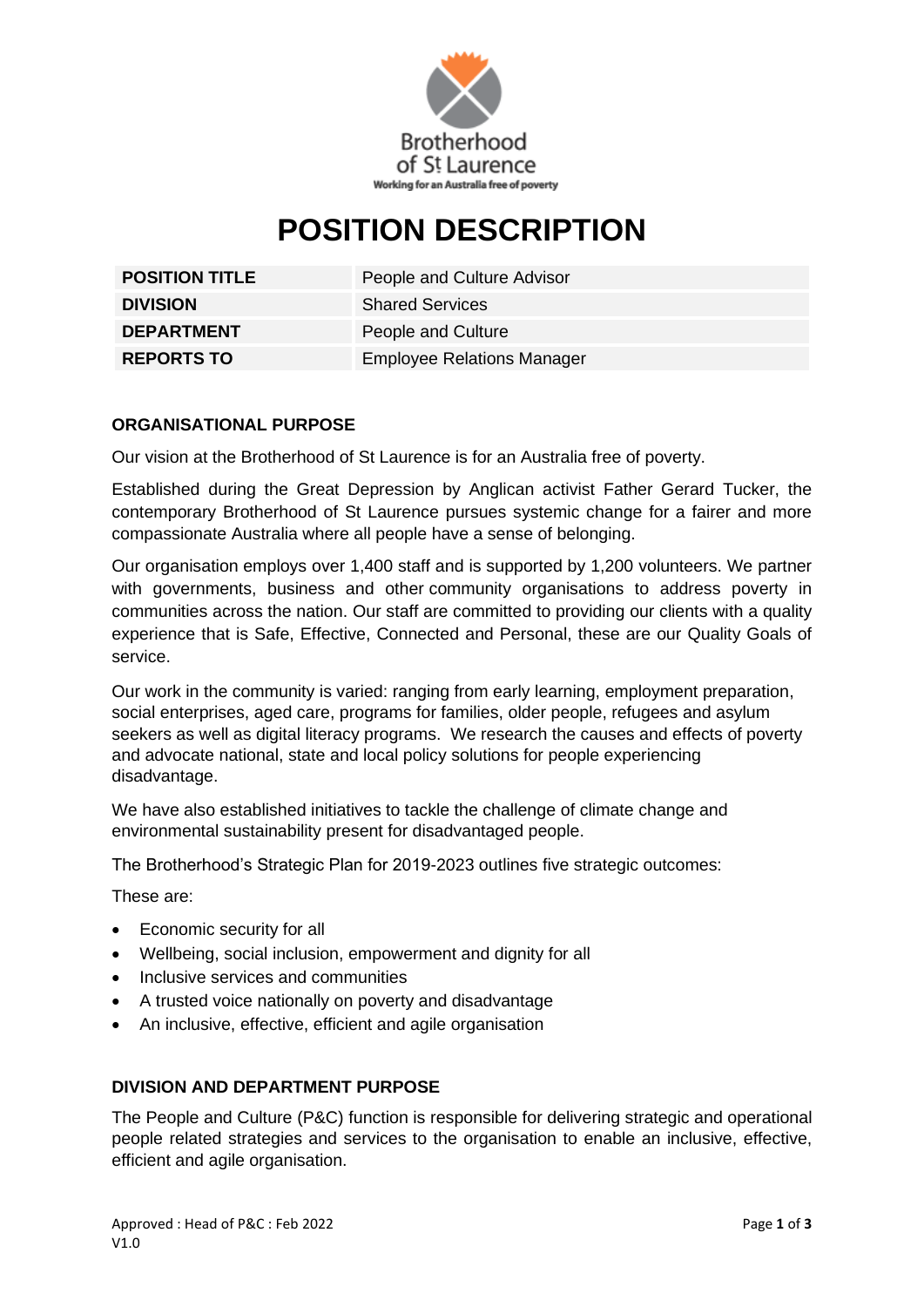We are embarking on a transformational journey reviewing current people practices, processes and systems to create a service environment that supports the delivery of inclusive, agile, responsive and robust services that will enhance the employee experience.

### **POSITION PURPOSE**

This role is responsible for providing high-level support to new and existing staff as well as general advice and support on a range of people experience policy and process matters to internal stakeholders. The role is also responsible for providing ongoing support to the P&C Business Partners in all P&C matters.

### **KEY RESPONSIBILITIES:**

- Provide timely and accurate general advice on all P&C matters including, classification, recruitment, BSL policies and processes, retention, performance management and industrial relations to staff and managers
- Support P&C Business Partners in delivering a professional, consultative and customer focused P&C service to staff and managers
- Undertake remuneration, classification and job evaluation process for positions as required
- Draft and prepare documents, correspondence and generate reports in a timely and accurate manner
- Effectively manage high volume operational activities, ensuring compliance with relevant policies or procedures in a timely and accurate manner
- Research and interpret policy
- Develop and maintain excellent service based working relationships with a range of internal and external stakeholders and colleagues
- Contribute to and initiate continuous improvement activities relating to P&C policies, practices and procedures
- Build the capability of managers and staff by coaching them in the use of HR systems, processes and policies
- Use existing HRIS, e-recruitment, record management, filing and reporting systems to maintain records, manage documentation, coordinate workflow and collate reports, achieving accuracy and compliance
- Assist, knowledge share and train (where relevant) other members of the wider team
- Other duties as required

# **TO BE SUCCESSFUL YOU MUST HAVE:**

- Tertiary qualifications, or equivalent experience, in human resources or substantial relevant skills and work experience in large and complex organisations as a human resources advisor/officer
- Collaborative and pragmatic in nature, with a demonstrated strong human centred/customer service focus is essential
- High level communication skills, including the ability to draft a range of documentation, interact with a diversity of colleagues and clients and maintain discretion
- Demonstrated analytical and problem-solving skills along with the ability to make appropriate recommendations
- Highly developed administrative skills, including computer literacy and excellent attention to detail/accuracy